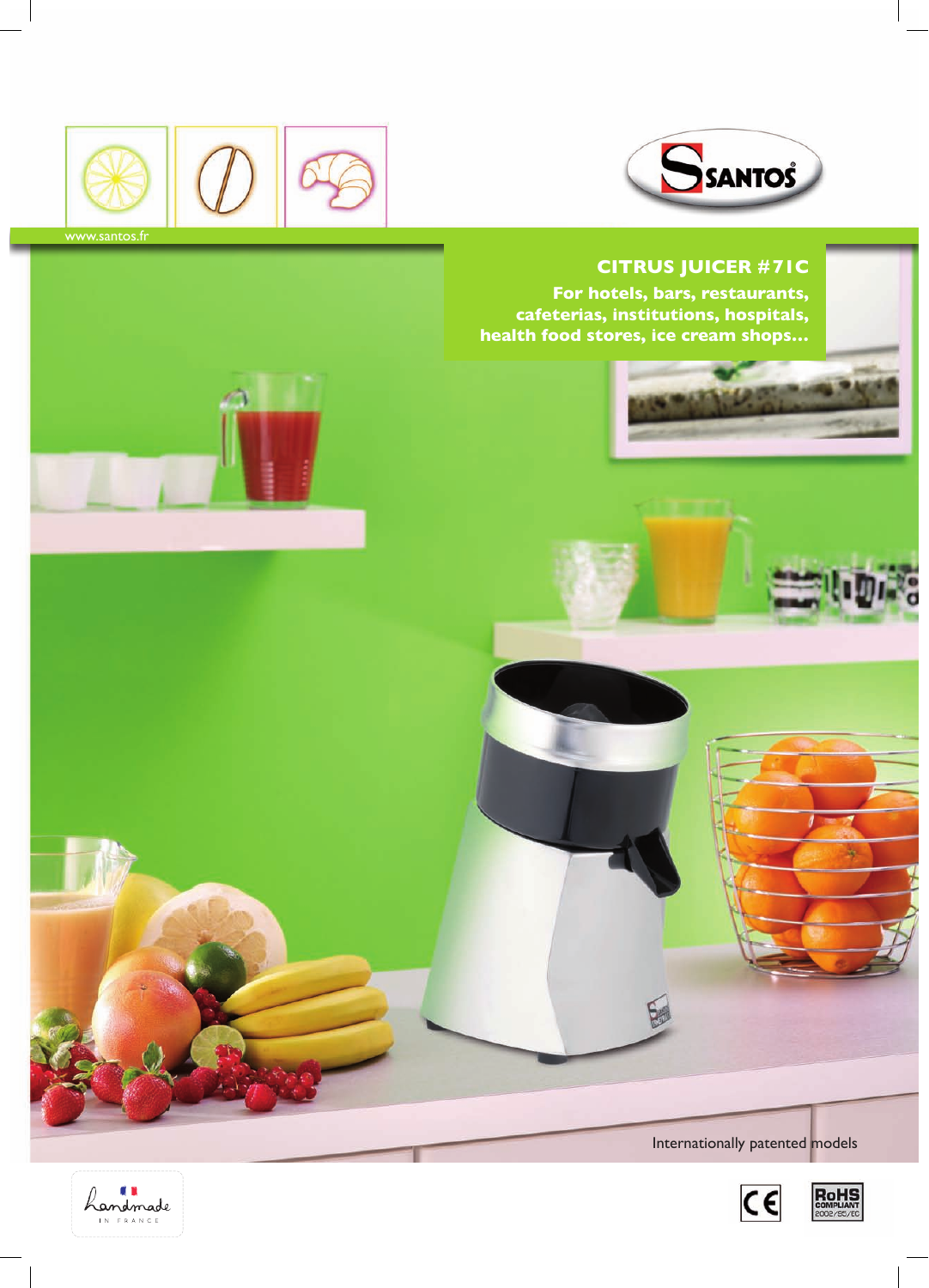



## **Since 1954**

## **The citrus juicer #71C is easy to use and very silent.**

To use everywhere you need a fresh squeezed citrus juice: health food stores, hotels, bars, restaurants, cafeterias, ice cream shops, institutions, hospitals and even at home.



# **The professional art of juicing since 1954**

### You will find the citrus juicer of your need to make citrus juices either in a glass or in a jug.

Equipped with powerful asynchronous motors, these appliances allow you to squeeze all types of citrus: lime, lemon, orange or grapefruit. All of these juicers are easy to use and clean: all the parts which are in contact with the fruits are removable.











**15**l/h **30**l/h **30**l/h **40**l/h **30**l/h **50**l/h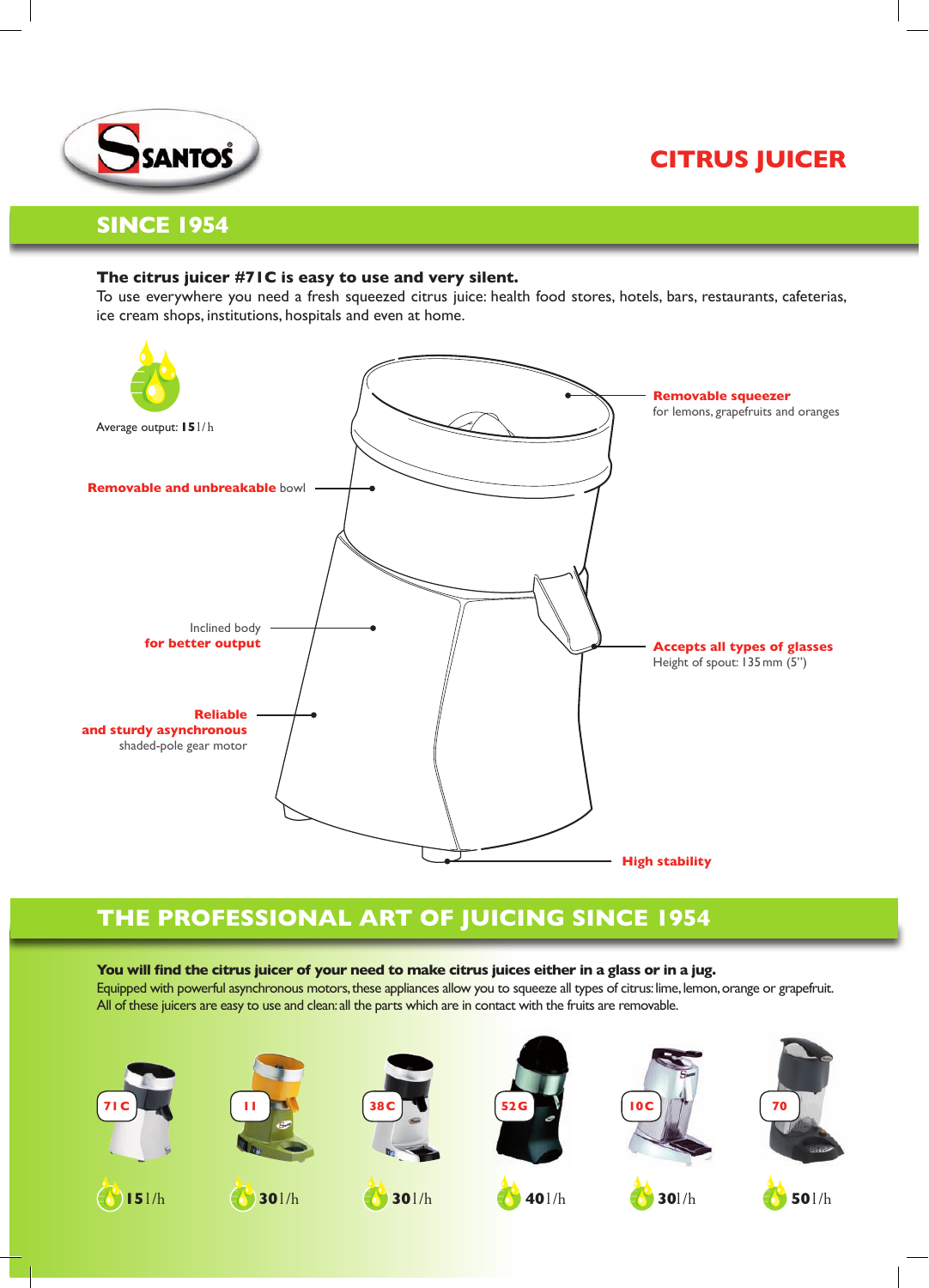# **#71C**



www.santos.fr

## **Easy to use – Easy to clean – Completely safe**

## **A juicer that you can clean quickly and easily.**

Just wash the main different parts of the top that you can remove from the base in a simple movement: bowl, grid, ring and squeezer.



*60 years of wordlwide experience on the juice market: all Santos juicers keep flavour and all vitamins from fruits.*

### **Technical specifications**



### **Motor**

Single phase: 110-120 V – 50/ 60Hz – 40 W – CE  $220 - 240 V - 50 / 60 Hz - 40 W - CE$ Speed: 80rpm (50Hz)



### **Weight**

Net: 3.5Kg (7.7 lbs) Packed: 3.9Kg (8.6 lbs)



**APPLIANCE** D: 236mm (9'') W: 170mm (7'') H: 310mm (12'')



**SHIPPING BOX** D: 260mm (10'') W: 190mm (7.5'') H: 330mm (13'')

#### **Safety, Standards, Hygiene**

#### **In accordance with the following regulations:**

Machinery directive 2006/42/EC Electromagnetic compatibility 2004/108/EC ''Low voltage'' directive 2006/95/EC Regulation 1935/2004/EC (contact with food) RoHs directive 2002/95/EC

**Harmonized European standards:** EN ISO 12100 - 1 AND 2 : 2004 EN 60204-1 : 2006

CE (European standards)

#### **Thermal safety**

Motor protected by internal thermal detector

#### **Electrical safety**

- On/Off interlock switch is waterproof
- All mechanical parts are ground (earth) connected
- All equipment is 100% tested at the end of assembly (special electrical testing bay)

#### **Acoustic safety**

Silent moto réductor asynchronous motor

#### **Hygiene**

All removable parts can be put in a dishwasher or easily cleaned with hot soapy water.

#### **2-YEAR WARRANTY**